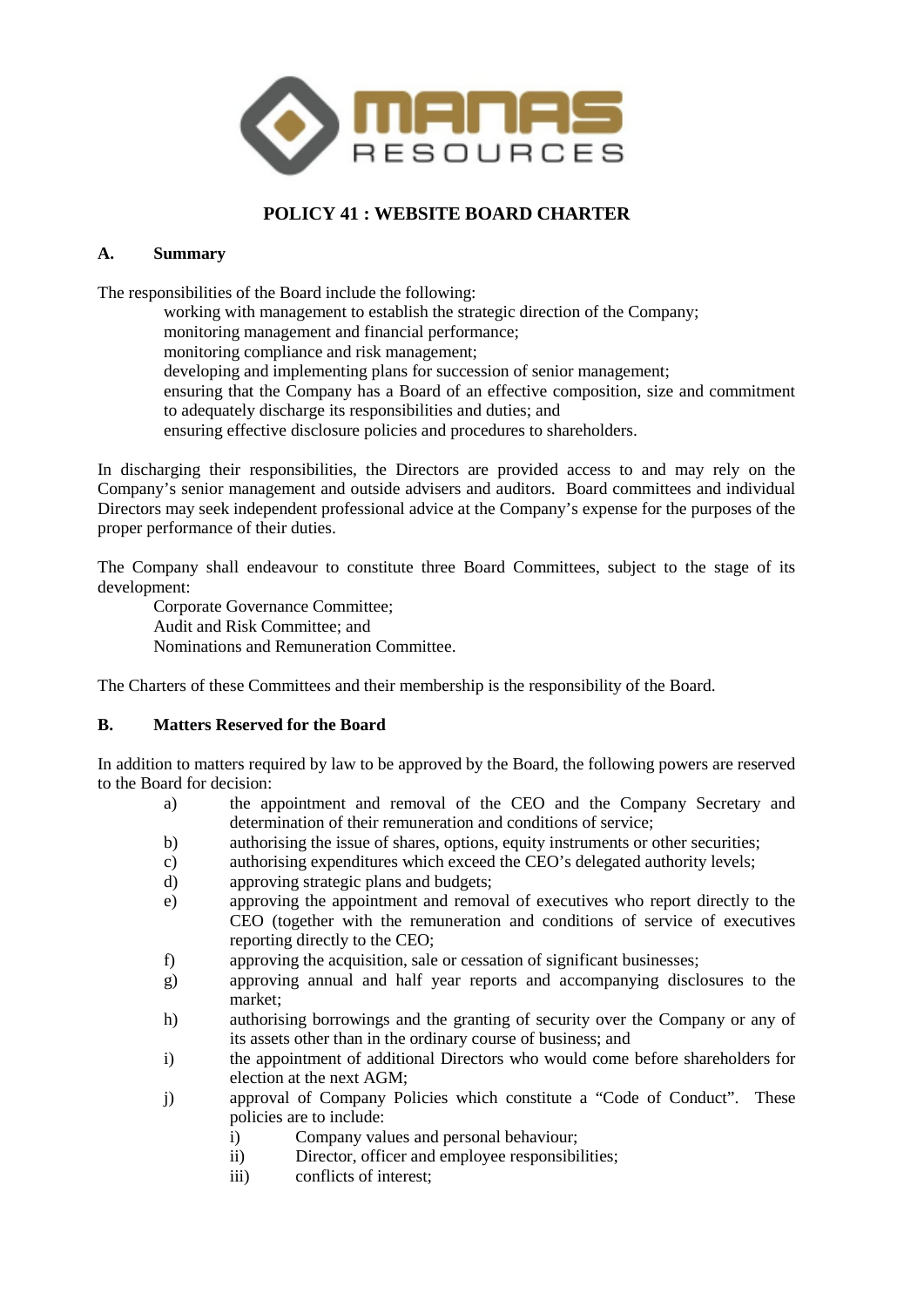- iv) confidentiality and use of confidential information;
- v) share trading;
- vi) use of Group property money goods or services;
- vii) inventions or documentation;
- viii) use of official position;
- ix) making statements about official matters;
- x) gifts and gratuities;
- k) to review any correspondence from regulators (ASIC, ASX, ATO etc) having a potentially adverse affect on the Company's reputation together with management's proposed response.

#### **C. Employment Policies and Practices**

Equal opportunity employer:

Manas Resources Limited is an affirmative action employer.

The Company will not and does not discriminate on the grounds of age, gender, disability, religion or race and for any job, employment, contractor, selection, contract award, personal alignment etc, will only make a final selection based on the appropriateness, technical expertise, attitude and the best fit for the task at hand.

Employee safety

The Company will have framework of policies and procedures designed to ensure the safety of its employees in the workplace. This policy will include the development of records and systems to collect the information required to measure compliance with those Policies.

#### **D. Risk Management Policies**

The Group will develop and maintain policies and procedures addressing risks facing the Group Companies as a consequence of:

the jurisdictions in which it conducts its operations and market places; the operating segments in which it conducts its operations.

It is the policy of Companies in the Manas Resources Group to adopt a common sense approach to the management of risk. This approach involves a clear strategy defining the risks that Manas Resources is in a business to take and those that it is not.

The basis of this policy is the obligation and desire to protect:

Manas Resources' people and customers;

the environment in which Manas Resources operates;

Manas Resources' position as a provider of the highest quality services and products.

Manas Resources' policy in respect of these foundation attributes that its physical, financial and human resources will be applied to ensure that Manas Resources' standards of products and services achieve and exceed expectations. To do this the entity must pursue opportunities that involve some degree of risk. Shareholders and stakeholders must expect that optimisation of such regards are only gained form this degree of risk-taking.

The application of this policy is the responsibility of the Manas Resources Limited Board via the CEO. The CEO and the leadership team are responsible for implementation of this policy and report performance and strategic targets that will be conducted routinely depending on the nature and economic size of the risk and its effect on the business bottom line. This strategy is supported by a detailed management framework to identify and evaluate risk, control, response measures, all to improve/optimise Manas Resources' profile and key performance indicators (KPI's) that apply across the organisation.